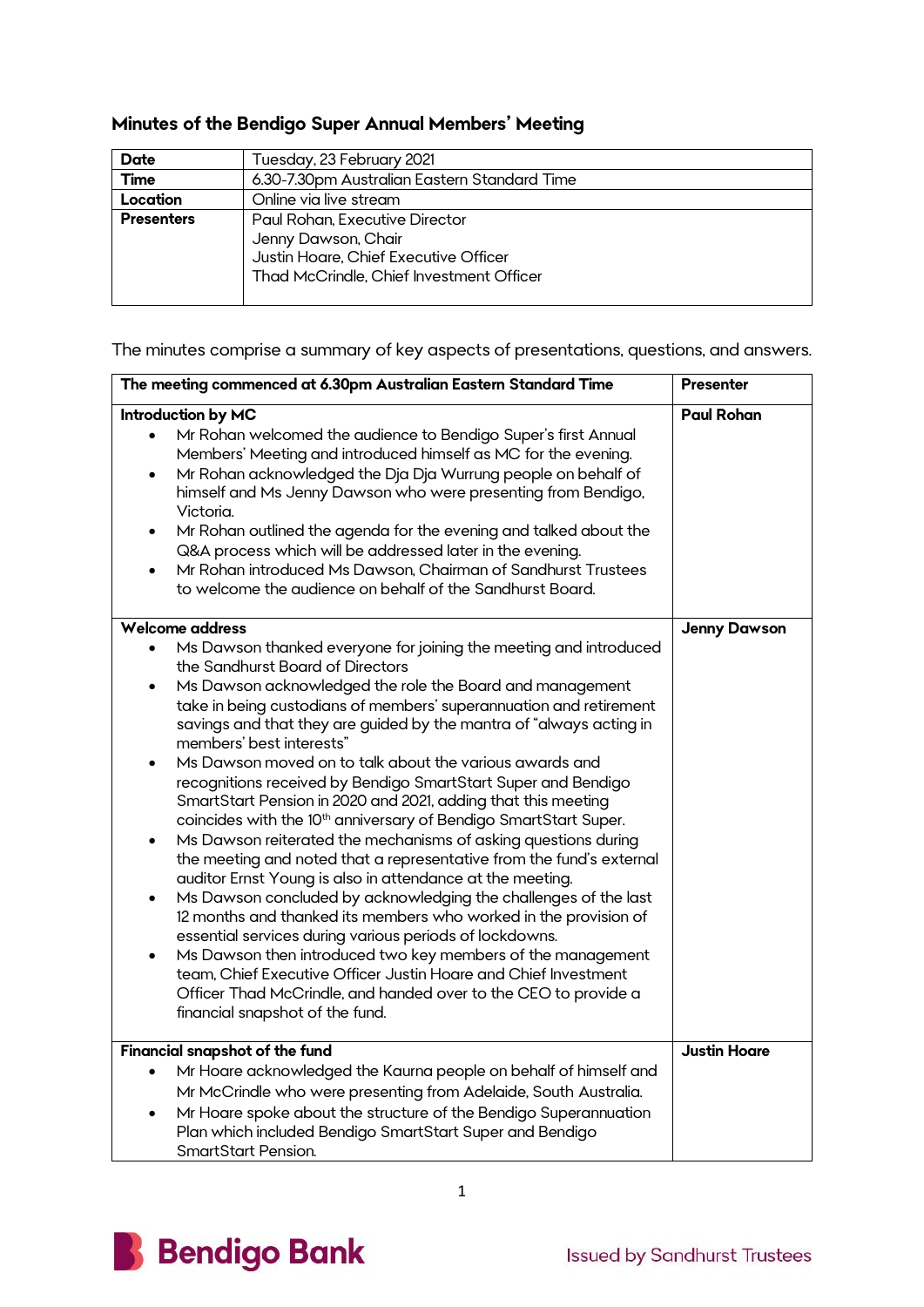| with the effects of the economy of their super due to the ongoing<br>global pandemic and encouraged members to take a long-term view<br>of their super.<br>Mr Hoare spoke about the investment team who are highly trained to<br>٠<br>deal with market volatility and assured members that Sandhurst has<br>the structure in place to manage their super.<br>Mr Hoare then provided a snapshot of the financial position of the<br>fund noting funds under administration had increased by 26% in the<br>last 3 years and nearly 56% in the last 5 years. He noted Sandhurst<br>will continue to focus on growing the fund while keeping its fees low<br>so members can maximise their retirement savings.<br>Mr Hoare emphasised that Sandhurst is here to support its members,<br>and this was evident when it came time to assist members who were<br>financially impacted as a result of COVID-19. The fund paid out 3,865<br>COVID early release requests totalling nearly \$28 million without<br>having any impact on the liquidity, returns or operations of the fund.<br>Mr Hoare then handed over to the Chief Investment Officer to talk<br>about the current market climate and provide an investment update.<br><b>Thad McCrindle</b><br><b>Investment update</b><br>Mr McCrindle outlined that he will talk about market conditions in the<br>last financial year, discuss how investment options in Bendigo Super<br>have been performing and our approach to managing these<br>investment options and then briefly talk about our market outlook.<br><b>Market Conditions:</b><br>June 2019 saw strong conditions with growth and growing<br>employment, and this continued through until COVID started<br>spreading rapidly sending share markets lower from late February.<br>Most share markets fell over 30% within a month, however we saw<br>$\bullet$<br>unprecedented support from Central banks like the RBA followed by<br>government spending programs to support those suddenly out of<br>work. The combination of these two gave markets confidence and<br>since then we have seen shares rising.<br>For the financial year to 30 June the Australian Share market was<br>٠<br>down 7.7%, however large technology companies, especially those<br>who benefit in a work from home world bounced back faster than<br>Australian shares, and the NASDAQ index that includes many of<br>these companies actually finished up 34% for the financial year.<br>The strong returns in shares have continued since the end of the<br>financial year and by the end of December 2020 the ASX is up almost<br>50% from its March low.<br>Performance of our investment options:<br>Mr McCrindle spoke about the fund's investment menu explaining<br>members have a choice of 12 investment options plus a cash<br>account. This offers a range of choice for members across risk,<br>whether they want a lower cost option that uses indexing or a<br>wholesale option using active management.<br>Mr McCrindle then referred to a table of returns to June 2020<br>$\bullet$<br>reminding members that higher growth options (that carry more risk)<br>deliver stronger returns over long periods but also have the worst<br>returns when markets are volatile.<br>Mr McCrindle acknowledged that some of the options had a<br>negative return, however Sandhurst is pleased with the long-term<br>results as all investment options are exceeding their long-term return | $\bullet$ | Mr Hoare acknowledged that many members may be concerned |  |
|------------------------------------------------------------------------------------------------------------------------------------------------------------------------------------------------------------------------------------------------------------------------------------------------------------------------------------------------------------------------------------------------------------------------------------------------------------------------------------------------------------------------------------------------------------------------------------------------------------------------------------------------------------------------------------------------------------------------------------------------------------------------------------------------------------------------------------------------------------------------------------------------------------------------------------------------------------------------------------------------------------------------------------------------------------------------------------------------------------------------------------------------------------------------------------------------------------------------------------------------------------------------------------------------------------------------------------------------------------------------------------------------------------------------------------------------------------------------------------------------------------------------------------------------------------------------------------------------------------------------------------------------------------------------------------------------------------------------------------------------------------------------------------------------------------------------------------------------------------------------------------------------------------------------------------------------------------------------------------------------------------------------------------------------------------------------------------------------------------------------------------------------------------------------------------------------------------------------------------------------------------------------------------------------------------------------------------------------------------------------------------------------------------------------------------------------------------------------------------------------------------------------------------------------------------------------------------------------------------------------------------------------------------------------------------------------------------------------------------------------------------------------------------------------------------------------------------------------------------------------------------------------------------------------------------------------------------------------------------------------------------------------------------------------------------------------------------------------------------------------------------------------------------------------------------------------------------------------------------------------------------------------------------------------------------------------------------------------------------------------------------------------------------------------------------------------------------------------------------------------|-----------|----------------------------------------------------------|--|
|                                                                                                                                                                                                                                                                                                                                                                                                                                                                                                                                                                                                                                                                                                                                                                                                                                                                                                                                                                                                                                                                                                                                                                                                                                                                                                                                                                                                                                                                                                                                                                                                                                                                                                                                                                                                                                                                                                                                                                                                                                                                                                                                                                                                                                                                                                                                                                                                                                                                                                                                                                                                                                                                                                                                                                                                                                                                                                                                                                                                                                                                                                                                                                                                                                                                                                                                                                                                                                                                                                |           |                                                          |  |
|                                                                                                                                                                                                                                                                                                                                                                                                                                                                                                                                                                                                                                                                                                                                                                                                                                                                                                                                                                                                                                                                                                                                                                                                                                                                                                                                                                                                                                                                                                                                                                                                                                                                                                                                                                                                                                                                                                                                                                                                                                                                                                                                                                                                                                                                                                                                                                                                                                                                                                                                                                                                                                                                                                                                                                                                                                                                                                                                                                                                                                                                                                                                                                                                                                                                                                                                                                                                                                                                                                |           |                                                          |  |
|                                                                                                                                                                                                                                                                                                                                                                                                                                                                                                                                                                                                                                                                                                                                                                                                                                                                                                                                                                                                                                                                                                                                                                                                                                                                                                                                                                                                                                                                                                                                                                                                                                                                                                                                                                                                                                                                                                                                                                                                                                                                                                                                                                                                                                                                                                                                                                                                                                                                                                                                                                                                                                                                                                                                                                                                                                                                                                                                                                                                                                                                                                                                                                                                                                                                                                                                                                                                                                                                                                |           |                                                          |  |
|                                                                                                                                                                                                                                                                                                                                                                                                                                                                                                                                                                                                                                                                                                                                                                                                                                                                                                                                                                                                                                                                                                                                                                                                                                                                                                                                                                                                                                                                                                                                                                                                                                                                                                                                                                                                                                                                                                                                                                                                                                                                                                                                                                                                                                                                                                                                                                                                                                                                                                                                                                                                                                                                                                                                                                                                                                                                                                                                                                                                                                                                                                                                                                                                                                                                                                                                                                                                                                                                                                |           |                                                          |  |
|                                                                                                                                                                                                                                                                                                                                                                                                                                                                                                                                                                                                                                                                                                                                                                                                                                                                                                                                                                                                                                                                                                                                                                                                                                                                                                                                                                                                                                                                                                                                                                                                                                                                                                                                                                                                                                                                                                                                                                                                                                                                                                                                                                                                                                                                                                                                                                                                                                                                                                                                                                                                                                                                                                                                                                                                                                                                                                                                                                                                                                                                                                                                                                                                                                                                                                                                                                                                                                                                                                |           |                                                          |  |
|                                                                                                                                                                                                                                                                                                                                                                                                                                                                                                                                                                                                                                                                                                                                                                                                                                                                                                                                                                                                                                                                                                                                                                                                                                                                                                                                                                                                                                                                                                                                                                                                                                                                                                                                                                                                                                                                                                                                                                                                                                                                                                                                                                                                                                                                                                                                                                                                                                                                                                                                                                                                                                                                                                                                                                                                                                                                                                                                                                                                                                                                                                                                                                                                                                                                                                                                                                                                                                                                                                |           |                                                          |  |
|                                                                                                                                                                                                                                                                                                                                                                                                                                                                                                                                                                                                                                                                                                                                                                                                                                                                                                                                                                                                                                                                                                                                                                                                                                                                                                                                                                                                                                                                                                                                                                                                                                                                                                                                                                                                                                                                                                                                                                                                                                                                                                                                                                                                                                                                                                                                                                                                                                                                                                                                                                                                                                                                                                                                                                                                                                                                                                                                                                                                                                                                                                                                                                                                                                                                                                                                                                                                                                                                                                |           |                                                          |  |
|                                                                                                                                                                                                                                                                                                                                                                                                                                                                                                                                                                                                                                                                                                                                                                                                                                                                                                                                                                                                                                                                                                                                                                                                                                                                                                                                                                                                                                                                                                                                                                                                                                                                                                                                                                                                                                                                                                                                                                                                                                                                                                                                                                                                                                                                                                                                                                                                                                                                                                                                                                                                                                                                                                                                                                                                                                                                                                                                                                                                                                                                                                                                                                                                                                                                                                                                                                                                                                                                                                |           |                                                          |  |
|                                                                                                                                                                                                                                                                                                                                                                                                                                                                                                                                                                                                                                                                                                                                                                                                                                                                                                                                                                                                                                                                                                                                                                                                                                                                                                                                                                                                                                                                                                                                                                                                                                                                                                                                                                                                                                                                                                                                                                                                                                                                                                                                                                                                                                                                                                                                                                                                                                                                                                                                                                                                                                                                                                                                                                                                                                                                                                                                                                                                                                                                                                                                                                                                                                                                                                                                                                                                                                                                                                |           |                                                          |  |
|                                                                                                                                                                                                                                                                                                                                                                                                                                                                                                                                                                                                                                                                                                                                                                                                                                                                                                                                                                                                                                                                                                                                                                                                                                                                                                                                                                                                                                                                                                                                                                                                                                                                                                                                                                                                                                                                                                                                                                                                                                                                                                                                                                                                                                                                                                                                                                                                                                                                                                                                                                                                                                                                                                                                                                                                                                                                                                                                                                                                                                                                                                                                                                                                                                                                                                                                                                                                                                                                                                |           |                                                          |  |
|                                                                                                                                                                                                                                                                                                                                                                                                                                                                                                                                                                                                                                                                                                                                                                                                                                                                                                                                                                                                                                                                                                                                                                                                                                                                                                                                                                                                                                                                                                                                                                                                                                                                                                                                                                                                                                                                                                                                                                                                                                                                                                                                                                                                                                                                                                                                                                                                                                                                                                                                                                                                                                                                                                                                                                                                                                                                                                                                                                                                                                                                                                                                                                                                                                                                                                                                                                                                                                                                                                |           |                                                          |  |
|                                                                                                                                                                                                                                                                                                                                                                                                                                                                                                                                                                                                                                                                                                                                                                                                                                                                                                                                                                                                                                                                                                                                                                                                                                                                                                                                                                                                                                                                                                                                                                                                                                                                                                                                                                                                                                                                                                                                                                                                                                                                                                                                                                                                                                                                                                                                                                                                                                                                                                                                                                                                                                                                                                                                                                                                                                                                                                                                                                                                                                                                                                                                                                                                                                                                                                                                                                                                                                                                                                |           |                                                          |  |
|                                                                                                                                                                                                                                                                                                                                                                                                                                                                                                                                                                                                                                                                                                                                                                                                                                                                                                                                                                                                                                                                                                                                                                                                                                                                                                                                                                                                                                                                                                                                                                                                                                                                                                                                                                                                                                                                                                                                                                                                                                                                                                                                                                                                                                                                                                                                                                                                                                                                                                                                                                                                                                                                                                                                                                                                                                                                                                                                                                                                                                                                                                                                                                                                                                                                                                                                                                                                                                                                                                |           |                                                          |  |
|                                                                                                                                                                                                                                                                                                                                                                                                                                                                                                                                                                                                                                                                                                                                                                                                                                                                                                                                                                                                                                                                                                                                                                                                                                                                                                                                                                                                                                                                                                                                                                                                                                                                                                                                                                                                                                                                                                                                                                                                                                                                                                                                                                                                                                                                                                                                                                                                                                                                                                                                                                                                                                                                                                                                                                                                                                                                                                                                                                                                                                                                                                                                                                                                                                                                                                                                                                                                                                                                                                |           |                                                          |  |
|                                                                                                                                                                                                                                                                                                                                                                                                                                                                                                                                                                                                                                                                                                                                                                                                                                                                                                                                                                                                                                                                                                                                                                                                                                                                                                                                                                                                                                                                                                                                                                                                                                                                                                                                                                                                                                                                                                                                                                                                                                                                                                                                                                                                                                                                                                                                                                                                                                                                                                                                                                                                                                                                                                                                                                                                                                                                                                                                                                                                                                                                                                                                                                                                                                                                                                                                                                                                                                                                                                |           |                                                          |  |
|                                                                                                                                                                                                                                                                                                                                                                                                                                                                                                                                                                                                                                                                                                                                                                                                                                                                                                                                                                                                                                                                                                                                                                                                                                                                                                                                                                                                                                                                                                                                                                                                                                                                                                                                                                                                                                                                                                                                                                                                                                                                                                                                                                                                                                                                                                                                                                                                                                                                                                                                                                                                                                                                                                                                                                                                                                                                                                                                                                                                                                                                                                                                                                                                                                                                                                                                                                                                                                                                                                |           |                                                          |  |
|                                                                                                                                                                                                                                                                                                                                                                                                                                                                                                                                                                                                                                                                                                                                                                                                                                                                                                                                                                                                                                                                                                                                                                                                                                                                                                                                                                                                                                                                                                                                                                                                                                                                                                                                                                                                                                                                                                                                                                                                                                                                                                                                                                                                                                                                                                                                                                                                                                                                                                                                                                                                                                                                                                                                                                                                                                                                                                                                                                                                                                                                                                                                                                                                                                                                                                                                                                                                                                                                                                |           |                                                          |  |
|                                                                                                                                                                                                                                                                                                                                                                                                                                                                                                                                                                                                                                                                                                                                                                                                                                                                                                                                                                                                                                                                                                                                                                                                                                                                                                                                                                                                                                                                                                                                                                                                                                                                                                                                                                                                                                                                                                                                                                                                                                                                                                                                                                                                                                                                                                                                                                                                                                                                                                                                                                                                                                                                                                                                                                                                                                                                                                                                                                                                                                                                                                                                                                                                                                                                                                                                                                                                                                                                                                |           |                                                          |  |
|                                                                                                                                                                                                                                                                                                                                                                                                                                                                                                                                                                                                                                                                                                                                                                                                                                                                                                                                                                                                                                                                                                                                                                                                                                                                                                                                                                                                                                                                                                                                                                                                                                                                                                                                                                                                                                                                                                                                                                                                                                                                                                                                                                                                                                                                                                                                                                                                                                                                                                                                                                                                                                                                                                                                                                                                                                                                                                                                                                                                                                                                                                                                                                                                                                                                                                                                                                                                                                                                                                |           |                                                          |  |
|                                                                                                                                                                                                                                                                                                                                                                                                                                                                                                                                                                                                                                                                                                                                                                                                                                                                                                                                                                                                                                                                                                                                                                                                                                                                                                                                                                                                                                                                                                                                                                                                                                                                                                                                                                                                                                                                                                                                                                                                                                                                                                                                                                                                                                                                                                                                                                                                                                                                                                                                                                                                                                                                                                                                                                                                                                                                                                                                                                                                                                                                                                                                                                                                                                                                                                                                                                                                                                                                                                |           |                                                          |  |
|                                                                                                                                                                                                                                                                                                                                                                                                                                                                                                                                                                                                                                                                                                                                                                                                                                                                                                                                                                                                                                                                                                                                                                                                                                                                                                                                                                                                                                                                                                                                                                                                                                                                                                                                                                                                                                                                                                                                                                                                                                                                                                                                                                                                                                                                                                                                                                                                                                                                                                                                                                                                                                                                                                                                                                                                                                                                                                                                                                                                                                                                                                                                                                                                                                                                                                                                                                                                                                                                                                |           |                                                          |  |
|                                                                                                                                                                                                                                                                                                                                                                                                                                                                                                                                                                                                                                                                                                                                                                                                                                                                                                                                                                                                                                                                                                                                                                                                                                                                                                                                                                                                                                                                                                                                                                                                                                                                                                                                                                                                                                                                                                                                                                                                                                                                                                                                                                                                                                                                                                                                                                                                                                                                                                                                                                                                                                                                                                                                                                                                                                                                                                                                                                                                                                                                                                                                                                                                                                                                                                                                                                                                                                                                                                |           |                                                          |  |
|                                                                                                                                                                                                                                                                                                                                                                                                                                                                                                                                                                                                                                                                                                                                                                                                                                                                                                                                                                                                                                                                                                                                                                                                                                                                                                                                                                                                                                                                                                                                                                                                                                                                                                                                                                                                                                                                                                                                                                                                                                                                                                                                                                                                                                                                                                                                                                                                                                                                                                                                                                                                                                                                                                                                                                                                                                                                                                                                                                                                                                                                                                                                                                                                                                                                                                                                                                                                                                                                                                |           |                                                          |  |
|                                                                                                                                                                                                                                                                                                                                                                                                                                                                                                                                                                                                                                                                                                                                                                                                                                                                                                                                                                                                                                                                                                                                                                                                                                                                                                                                                                                                                                                                                                                                                                                                                                                                                                                                                                                                                                                                                                                                                                                                                                                                                                                                                                                                                                                                                                                                                                                                                                                                                                                                                                                                                                                                                                                                                                                                                                                                                                                                                                                                                                                                                                                                                                                                                                                                                                                                                                                                                                                                                                |           |                                                          |  |
|                                                                                                                                                                                                                                                                                                                                                                                                                                                                                                                                                                                                                                                                                                                                                                                                                                                                                                                                                                                                                                                                                                                                                                                                                                                                                                                                                                                                                                                                                                                                                                                                                                                                                                                                                                                                                                                                                                                                                                                                                                                                                                                                                                                                                                                                                                                                                                                                                                                                                                                                                                                                                                                                                                                                                                                                                                                                                                                                                                                                                                                                                                                                                                                                                                                                                                                                                                                                                                                                                                |           |                                                          |  |
|                                                                                                                                                                                                                                                                                                                                                                                                                                                                                                                                                                                                                                                                                                                                                                                                                                                                                                                                                                                                                                                                                                                                                                                                                                                                                                                                                                                                                                                                                                                                                                                                                                                                                                                                                                                                                                                                                                                                                                                                                                                                                                                                                                                                                                                                                                                                                                                                                                                                                                                                                                                                                                                                                                                                                                                                                                                                                                                                                                                                                                                                                                                                                                                                                                                                                                                                                                                                                                                                                                |           |                                                          |  |
|                                                                                                                                                                                                                                                                                                                                                                                                                                                                                                                                                                                                                                                                                                                                                                                                                                                                                                                                                                                                                                                                                                                                                                                                                                                                                                                                                                                                                                                                                                                                                                                                                                                                                                                                                                                                                                                                                                                                                                                                                                                                                                                                                                                                                                                                                                                                                                                                                                                                                                                                                                                                                                                                                                                                                                                                                                                                                                                                                                                                                                                                                                                                                                                                                                                                                                                                                                                                                                                                                                |           |                                                          |  |
|                                                                                                                                                                                                                                                                                                                                                                                                                                                                                                                                                                                                                                                                                                                                                                                                                                                                                                                                                                                                                                                                                                                                                                                                                                                                                                                                                                                                                                                                                                                                                                                                                                                                                                                                                                                                                                                                                                                                                                                                                                                                                                                                                                                                                                                                                                                                                                                                                                                                                                                                                                                                                                                                                                                                                                                                                                                                                                                                                                                                                                                                                                                                                                                                                                                                                                                                                                                                                                                                                                |           |                                                          |  |
|                                                                                                                                                                                                                                                                                                                                                                                                                                                                                                                                                                                                                                                                                                                                                                                                                                                                                                                                                                                                                                                                                                                                                                                                                                                                                                                                                                                                                                                                                                                                                                                                                                                                                                                                                                                                                                                                                                                                                                                                                                                                                                                                                                                                                                                                                                                                                                                                                                                                                                                                                                                                                                                                                                                                                                                                                                                                                                                                                                                                                                                                                                                                                                                                                                                                                                                                                                                                                                                                                                |           |                                                          |  |
|                                                                                                                                                                                                                                                                                                                                                                                                                                                                                                                                                                                                                                                                                                                                                                                                                                                                                                                                                                                                                                                                                                                                                                                                                                                                                                                                                                                                                                                                                                                                                                                                                                                                                                                                                                                                                                                                                                                                                                                                                                                                                                                                                                                                                                                                                                                                                                                                                                                                                                                                                                                                                                                                                                                                                                                                                                                                                                                                                                                                                                                                                                                                                                                                                                                                                                                                                                                                                                                                                                |           |                                                          |  |
|                                                                                                                                                                                                                                                                                                                                                                                                                                                                                                                                                                                                                                                                                                                                                                                                                                                                                                                                                                                                                                                                                                                                                                                                                                                                                                                                                                                                                                                                                                                                                                                                                                                                                                                                                                                                                                                                                                                                                                                                                                                                                                                                                                                                                                                                                                                                                                                                                                                                                                                                                                                                                                                                                                                                                                                                                                                                                                                                                                                                                                                                                                                                                                                                                                                                                                                                                                                                                                                                                                |           |                                                          |  |
|                                                                                                                                                                                                                                                                                                                                                                                                                                                                                                                                                                                                                                                                                                                                                                                                                                                                                                                                                                                                                                                                                                                                                                                                                                                                                                                                                                                                                                                                                                                                                                                                                                                                                                                                                                                                                                                                                                                                                                                                                                                                                                                                                                                                                                                                                                                                                                                                                                                                                                                                                                                                                                                                                                                                                                                                                                                                                                                                                                                                                                                                                                                                                                                                                                                                                                                                                                                                                                                                                                |           |                                                          |  |
|                                                                                                                                                                                                                                                                                                                                                                                                                                                                                                                                                                                                                                                                                                                                                                                                                                                                                                                                                                                                                                                                                                                                                                                                                                                                                                                                                                                                                                                                                                                                                                                                                                                                                                                                                                                                                                                                                                                                                                                                                                                                                                                                                                                                                                                                                                                                                                                                                                                                                                                                                                                                                                                                                                                                                                                                                                                                                                                                                                                                                                                                                                                                                                                                                                                                                                                                                                                                                                                                                                |           |                                                          |  |
|                                                                                                                                                                                                                                                                                                                                                                                                                                                                                                                                                                                                                                                                                                                                                                                                                                                                                                                                                                                                                                                                                                                                                                                                                                                                                                                                                                                                                                                                                                                                                                                                                                                                                                                                                                                                                                                                                                                                                                                                                                                                                                                                                                                                                                                                                                                                                                                                                                                                                                                                                                                                                                                                                                                                                                                                                                                                                                                                                                                                                                                                                                                                                                                                                                                                                                                                                                                                                                                                                                |           |                                                          |  |
|                                                                                                                                                                                                                                                                                                                                                                                                                                                                                                                                                                                                                                                                                                                                                                                                                                                                                                                                                                                                                                                                                                                                                                                                                                                                                                                                                                                                                                                                                                                                                                                                                                                                                                                                                                                                                                                                                                                                                                                                                                                                                                                                                                                                                                                                                                                                                                                                                                                                                                                                                                                                                                                                                                                                                                                                                                                                                                                                                                                                                                                                                                                                                                                                                                                                                                                                                                                                                                                                                                |           |                                                          |  |
|                                                                                                                                                                                                                                                                                                                                                                                                                                                                                                                                                                                                                                                                                                                                                                                                                                                                                                                                                                                                                                                                                                                                                                                                                                                                                                                                                                                                                                                                                                                                                                                                                                                                                                                                                                                                                                                                                                                                                                                                                                                                                                                                                                                                                                                                                                                                                                                                                                                                                                                                                                                                                                                                                                                                                                                                                                                                                                                                                                                                                                                                                                                                                                                                                                                                                                                                                                                                                                                                                                |           |                                                          |  |
|                                                                                                                                                                                                                                                                                                                                                                                                                                                                                                                                                                                                                                                                                                                                                                                                                                                                                                                                                                                                                                                                                                                                                                                                                                                                                                                                                                                                                                                                                                                                                                                                                                                                                                                                                                                                                                                                                                                                                                                                                                                                                                                                                                                                                                                                                                                                                                                                                                                                                                                                                                                                                                                                                                                                                                                                                                                                                                                                                                                                                                                                                                                                                                                                                                                                                                                                                                                                                                                                                                |           |                                                          |  |
|                                                                                                                                                                                                                                                                                                                                                                                                                                                                                                                                                                                                                                                                                                                                                                                                                                                                                                                                                                                                                                                                                                                                                                                                                                                                                                                                                                                                                                                                                                                                                                                                                                                                                                                                                                                                                                                                                                                                                                                                                                                                                                                                                                                                                                                                                                                                                                                                                                                                                                                                                                                                                                                                                                                                                                                                                                                                                                                                                                                                                                                                                                                                                                                                                                                                                                                                                                                                                                                                                                |           |                                                          |  |
|                                                                                                                                                                                                                                                                                                                                                                                                                                                                                                                                                                                                                                                                                                                                                                                                                                                                                                                                                                                                                                                                                                                                                                                                                                                                                                                                                                                                                                                                                                                                                                                                                                                                                                                                                                                                                                                                                                                                                                                                                                                                                                                                                                                                                                                                                                                                                                                                                                                                                                                                                                                                                                                                                                                                                                                                                                                                                                                                                                                                                                                                                                                                                                                                                                                                                                                                                                                                                                                                                                |           |                                                          |  |
|                                                                                                                                                                                                                                                                                                                                                                                                                                                                                                                                                                                                                                                                                                                                                                                                                                                                                                                                                                                                                                                                                                                                                                                                                                                                                                                                                                                                                                                                                                                                                                                                                                                                                                                                                                                                                                                                                                                                                                                                                                                                                                                                                                                                                                                                                                                                                                                                                                                                                                                                                                                                                                                                                                                                                                                                                                                                                                                                                                                                                                                                                                                                                                                                                                                                                                                                                                                                                                                                                                |           |                                                          |  |
|                                                                                                                                                                                                                                                                                                                                                                                                                                                                                                                                                                                                                                                                                                                                                                                                                                                                                                                                                                                                                                                                                                                                                                                                                                                                                                                                                                                                                                                                                                                                                                                                                                                                                                                                                                                                                                                                                                                                                                                                                                                                                                                                                                                                                                                                                                                                                                                                                                                                                                                                                                                                                                                                                                                                                                                                                                                                                                                                                                                                                                                                                                                                                                                                                                                                                                                                                                                                                                                                                                |           |                                                          |  |
|                                                                                                                                                                                                                                                                                                                                                                                                                                                                                                                                                                                                                                                                                                                                                                                                                                                                                                                                                                                                                                                                                                                                                                                                                                                                                                                                                                                                                                                                                                                                                                                                                                                                                                                                                                                                                                                                                                                                                                                                                                                                                                                                                                                                                                                                                                                                                                                                                                                                                                                                                                                                                                                                                                                                                                                                                                                                                                                                                                                                                                                                                                                                                                                                                                                                                                                                                                                                                                                                                                |           |                                                          |  |
|                                                                                                                                                                                                                                                                                                                                                                                                                                                                                                                                                                                                                                                                                                                                                                                                                                                                                                                                                                                                                                                                                                                                                                                                                                                                                                                                                                                                                                                                                                                                                                                                                                                                                                                                                                                                                                                                                                                                                                                                                                                                                                                                                                                                                                                                                                                                                                                                                                                                                                                                                                                                                                                                                                                                                                                                                                                                                                                                                                                                                                                                                                                                                                                                                                                                                                                                                                                                                                                                                                |           |                                                          |  |
|                                                                                                                                                                                                                                                                                                                                                                                                                                                                                                                                                                                                                                                                                                                                                                                                                                                                                                                                                                                                                                                                                                                                                                                                                                                                                                                                                                                                                                                                                                                                                                                                                                                                                                                                                                                                                                                                                                                                                                                                                                                                                                                                                                                                                                                                                                                                                                                                                                                                                                                                                                                                                                                                                                                                                                                                                                                                                                                                                                                                                                                                                                                                                                                                                                                                                                                                                                                                                                                                                                |           |                                                          |  |
|                                                                                                                                                                                                                                                                                                                                                                                                                                                                                                                                                                                                                                                                                                                                                                                                                                                                                                                                                                                                                                                                                                                                                                                                                                                                                                                                                                                                                                                                                                                                                                                                                                                                                                                                                                                                                                                                                                                                                                                                                                                                                                                                                                                                                                                                                                                                                                                                                                                                                                                                                                                                                                                                                                                                                                                                                                                                                                                                                                                                                                                                                                                                                                                                                                                                                                                                                                                                                                                                                                |           |                                                          |  |
|                                                                                                                                                                                                                                                                                                                                                                                                                                                                                                                                                                                                                                                                                                                                                                                                                                                                                                                                                                                                                                                                                                                                                                                                                                                                                                                                                                                                                                                                                                                                                                                                                                                                                                                                                                                                                                                                                                                                                                                                                                                                                                                                                                                                                                                                                                                                                                                                                                                                                                                                                                                                                                                                                                                                                                                                                                                                                                                                                                                                                                                                                                                                                                                                                                                                                                                                                                                                                                                                                                |           |                                                          |  |
|                                                                                                                                                                                                                                                                                                                                                                                                                                                                                                                                                                                                                                                                                                                                                                                                                                                                                                                                                                                                                                                                                                                                                                                                                                                                                                                                                                                                                                                                                                                                                                                                                                                                                                                                                                                                                                                                                                                                                                                                                                                                                                                                                                                                                                                                                                                                                                                                                                                                                                                                                                                                                                                                                                                                                                                                                                                                                                                                                                                                                                                                                                                                                                                                                                                                                                                                                                                                                                                                                                |           |                                                          |  |
|                                                                                                                                                                                                                                                                                                                                                                                                                                                                                                                                                                                                                                                                                                                                                                                                                                                                                                                                                                                                                                                                                                                                                                                                                                                                                                                                                                                                                                                                                                                                                                                                                                                                                                                                                                                                                                                                                                                                                                                                                                                                                                                                                                                                                                                                                                                                                                                                                                                                                                                                                                                                                                                                                                                                                                                                                                                                                                                                                                                                                                                                                                                                                                                                                                                                                                                                                                                                                                                                                                |           |                                                          |  |
|                                                                                                                                                                                                                                                                                                                                                                                                                                                                                                                                                                                                                                                                                                                                                                                                                                                                                                                                                                                                                                                                                                                                                                                                                                                                                                                                                                                                                                                                                                                                                                                                                                                                                                                                                                                                                                                                                                                                                                                                                                                                                                                                                                                                                                                                                                                                                                                                                                                                                                                                                                                                                                                                                                                                                                                                                                                                                                                                                                                                                                                                                                                                                                                                                                                                                                                                                                                                                                                                                                |           |                                                          |  |
|                                                                                                                                                                                                                                                                                                                                                                                                                                                                                                                                                                                                                                                                                                                                                                                                                                                                                                                                                                                                                                                                                                                                                                                                                                                                                                                                                                                                                                                                                                                                                                                                                                                                                                                                                                                                                                                                                                                                                                                                                                                                                                                                                                                                                                                                                                                                                                                                                                                                                                                                                                                                                                                                                                                                                                                                                                                                                                                                                                                                                                                                                                                                                                                                                                                                                                                                                                                                                                                                                                |           |                                                          |  |
|                                                                                                                                                                                                                                                                                                                                                                                                                                                                                                                                                                                                                                                                                                                                                                                                                                                                                                                                                                                                                                                                                                                                                                                                                                                                                                                                                                                                                                                                                                                                                                                                                                                                                                                                                                                                                                                                                                                                                                                                                                                                                                                                                                                                                                                                                                                                                                                                                                                                                                                                                                                                                                                                                                                                                                                                                                                                                                                                                                                                                                                                                                                                                                                                                                                                                                                                                                                                                                                                                                |           |                                                          |  |
|                                                                                                                                                                                                                                                                                                                                                                                                                                                                                                                                                                                                                                                                                                                                                                                                                                                                                                                                                                                                                                                                                                                                                                                                                                                                                                                                                                                                                                                                                                                                                                                                                                                                                                                                                                                                                                                                                                                                                                                                                                                                                                                                                                                                                                                                                                                                                                                                                                                                                                                                                                                                                                                                                                                                                                                                                                                                                                                                                                                                                                                                                                                                                                                                                                                                                                                                                                                                                                                                                                |           |                                                          |  |
|                                                                                                                                                                                                                                                                                                                                                                                                                                                                                                                                                                                                                                                                                                                                                                                                                                                                                                                                                                                                                                                                                                                                                                                                                                                                                                                                                                                                                                                                                                                                                                                                                                                                                                                                                                                                                                                                                                                                                                                                                                                                                                                                                                                                                                                                                                                                                                                                                                                                                                                                                                                                                                                                                                                                                                                                                                                                                                                                                                                                                                                                                                                                                                                                                                                                                                                                                                                                                                                                                                |           |                                                          |  |
|                                                                                                                                                                                                                                                                                                                                                                                                                                                                                                                                                                                                                                                                                                                                                                                                                                                                                                                                                                                                                                                                                                                                                                                                                                                                                                                                                                                                                                                                                                                                                                                                                                                                                                                                                                                                                                                                                                                                                                                                                                                                                                                                                                                                                                                                                                                                                                                                                                                                                                                                                                                                                                                                                                                                                                                                                                                                                                                                                                                                                                                                                                                                                                                                                                                                                                                                                                                                                                                                                                |           | objectives.                                              |  |

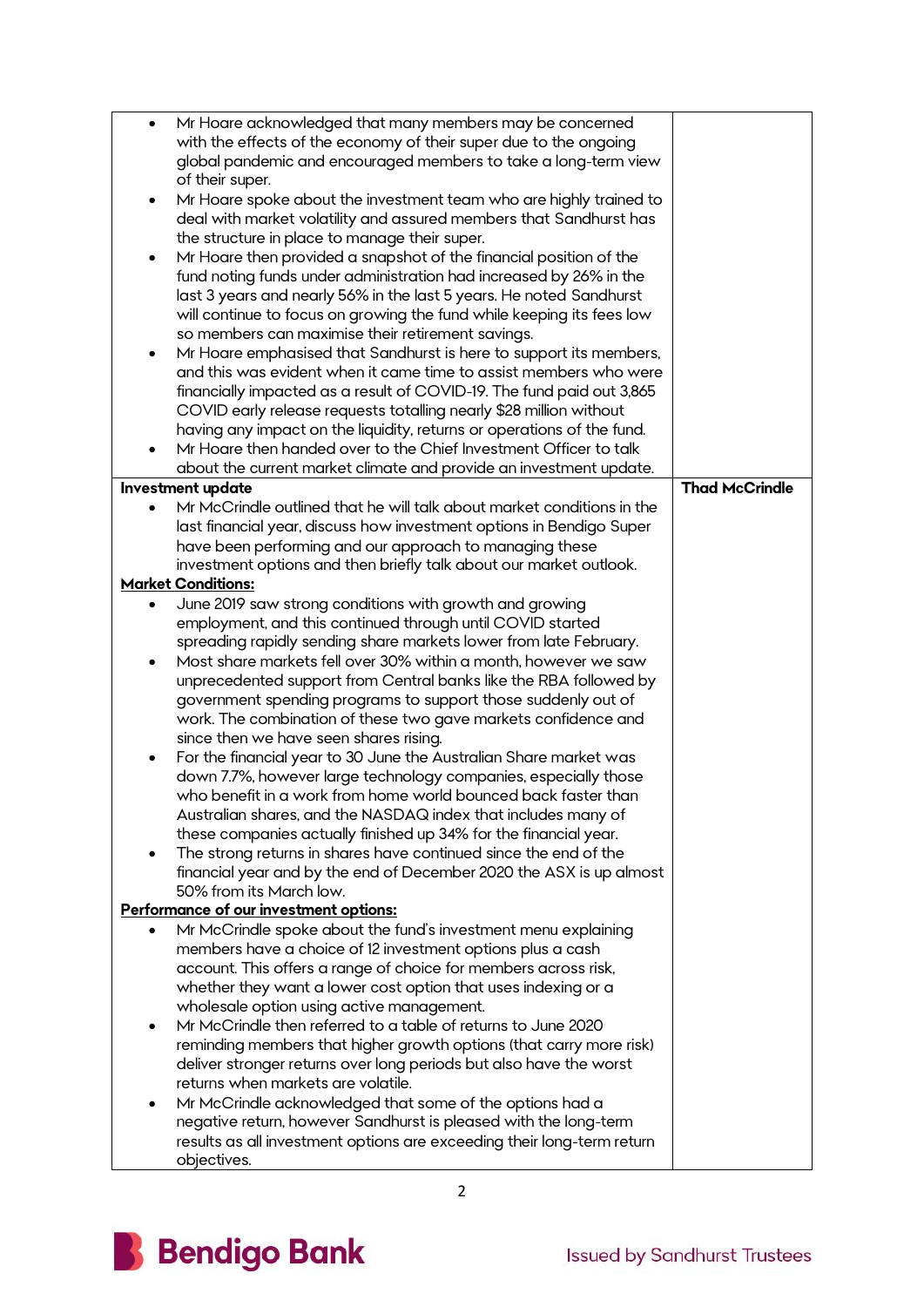| $\bullet$ | Mr McCrindle pointed out that 7 year returns for the fund's two most   |                     |
|-----------|------------------------------------------------------------------------|---------------------|
|           | popular investment options the Growth Index Fund and the               |                     |
|           | Conservative Index Fund are 7.66% and 5.58%. Both of these funds as    |                     |
|           | well as all of the others on the menu have performed above average     |                     |
|           | according to independent research house Morningstar.                   |                     |
| ٠         | Mr McCrindle reminded members that performance reports are             |                     |
|           | available every month on our website. Members can visit                |                     |
|           | bendigobank.com.au, click on Superannuation, then either My            |                     |
|           | SmartStart Super or My SmartStart Pension and then click on            |                     |
|           | Performance Reports.                                                   |                     |
|           | <b>Team Management of investments:</b>                                 |                     |
|           |                                                                        |                     |
|           | Mr McCrindle spoke about the investment team and their adaptive        |                     |
|           | process to manage investments so that when conditions change           |                     |
|           | quickly, the fund doesn't get caught holding the wrong positions. This |                     |
|           | adaptive process has performed well over the long term, particularly   |                     |
|           | through the volatility of 2020. He provided an example of how this     |                     |
|           | process worked with the Balanced Index Fund investment option.         |                     |
|           | <b>Environmental, Social and Governance</b>                            |                     |
|           | Mr McCrindle spoke about the way ESG policies and processes of our     |                     |
|           | external fund managers are reviewed.                                   |                     |
| ٠         | Mr McCrindle also spoke about a stewardship program for our Index      |                     |
|           | Manager, Vanguard, which involves engaging with companies and          |                     |
|           | voting proxies on issues that have long term risk and reward impacts.  |                     |
| ٠         | Mr McCrindle reminded members that they can choose to invest in the    |                     |
|           | Bendigo Socially Responsible Growth Fund, which currently uses ESG     |                     |
|           |                                                                        |                     |
|           | screens across over 80% of its portfolio. Since inception just over 3  |                     |
|           | years ago, this fund has outperformed the average growth fund peer,    |                     |
|           | including funds without ESG screens.                                   |                     |
|           | Market outlook                                                         |                     |
| $\bullet$ | Mr McCrindle moved on to talk about his market outlook, expecting      |                     |
|           | to see improving economic conditions and low interest rates through    |                     |
|           | 2021, driven by consumers confidence as COVID-19 vaccines are          |                     |
|           | rolled out and Government spending programs continue.                  |                     |
| $\bullet$ | Mr McCrindle maintained however there were some risk due to            |                     |
|           | deteriorating relation with China.                                     |                     |
| ٠         | Mr McCrindle concluded by encouraging members who make their           |                     |
|           | own investment choices to stick with an appropriate long-term          |                     |
|           | strategy. He then handed back to the CEO to talk about future plans    |                     |
|           | for the fund.                                                          |                     |
|           |                                                                        |                     |
|           | Strategic update                                                       |                     |
|           | Mr Hoare began by talking about some changes and improvements          | <b>Justin Hoare</b> |
|           |                                                                        |                     |
|           | made to the fund over the last 12 months to help members get the       |                     |
|           | most out of their super, while ensuring they weren't paying            |                     |
|           | unnecessary fees.                                                      |                     |
| ٠         | Mr Hoare discussed the closure of Bendigo SmartOptions explaining      |                     |
|           | that after a detailed investigation was conducted into the Bendigo     |                     |
|           | SmartOptions Product around member activity and demand, it was         |                     |
|           | highlighted that the majority of Bendigo SmartOptions members          |                     |
|           | were invested in investment options which were also offered though     |                     |
|           | the lower cost product Bendigo SmartStart. In September 2020 the       |                     |
|           | more complex Bendigo SmartOptions product was closed, and              |                     |
|           | members were moved into Bendigo SmartStart. It was determined          |                     |
|           | this was in the best interest of members as they are able to achieve   |                     |
|           | similar outcomes at a much lower cost.                                 |                     |
|           |                                                                        |                     |

3

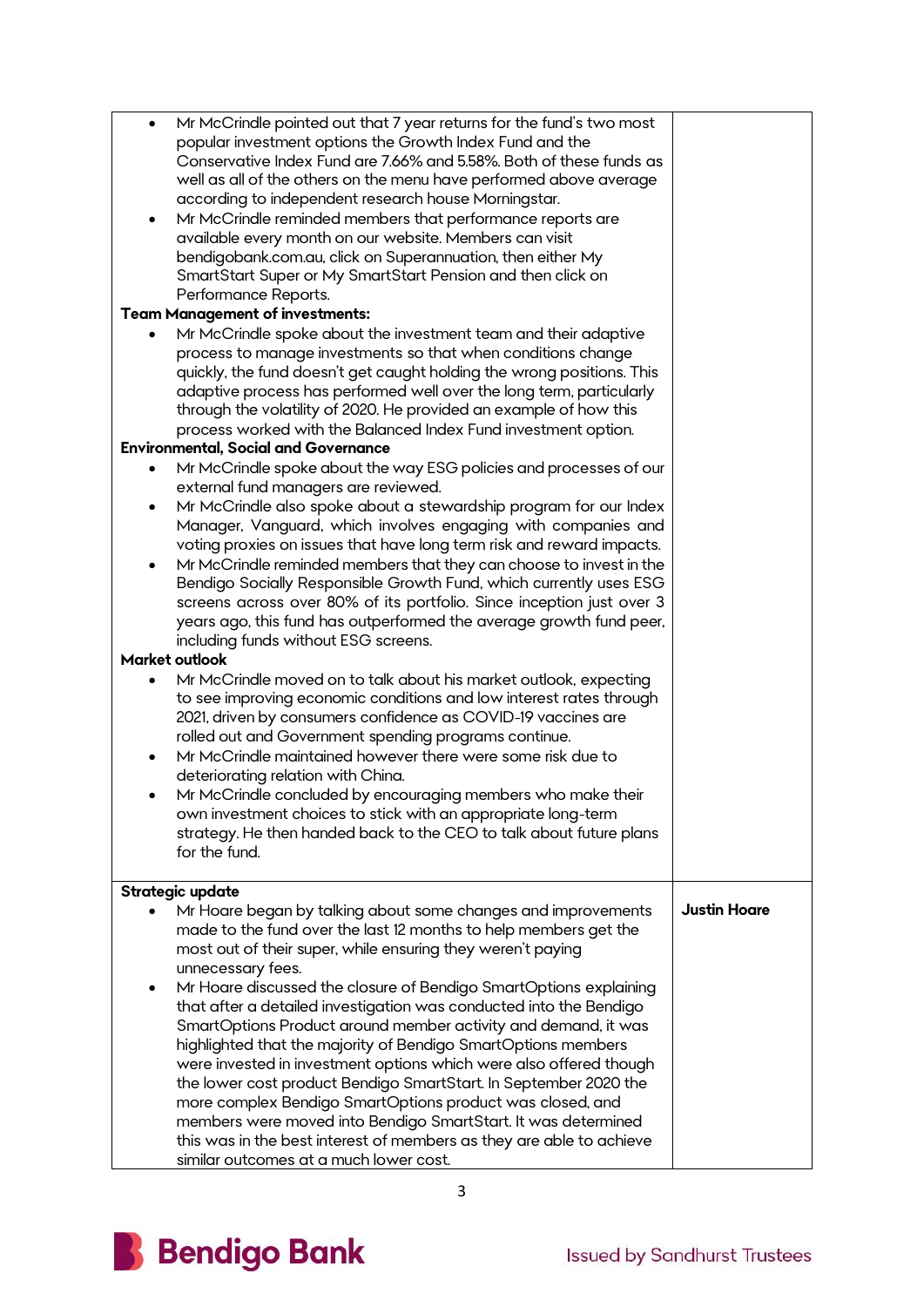| Mr Hoare also discussed changes to the fund's insurance offering as<br>$\bullet$                            |  |
|-------------------------------------------------------------------------------------------------------------|--|
| a result of new legislation introduced in 2019.                                                             |  |
| Mr Hoare then spoke of some digital and marketing initiatives to help                                       |  |
| members navigate options available and look after their financial                                           |  |
| wellbeing and retirement goals. This included the launching of a new                                        |  |
| website, access to the Education Hub and the introduction of a                                              |  |
| Wealth Concierge if members were looking to receive general advice                                          |  |
| or a referral for personal advice.                                                                          |  |
| Mr Hoare then moved on to plans for the next 12 months, stating the<br>٠                                    |  |
| fund will continue to navigate regulatory changes and continue                                              |  |
| strong compliance with super regulations.                                                                   |  |
| Mr Hoare mentioned the recent legislation that prohibited                                                   |  |
| superannuation trustees from assuming any obligations other than                                            |  |
| the duties of a trustee of a superannuation fund. The Board and                                             |  |
| management are in the process of looking into how to separate the                                           |  |
|                                                                                                             |  |
| superannuation business from the other businesses operated by                                               |  |
| Sandhurst and hope to be in a position to provide further detail to                                         |  |
| members in the coming months.                                                                               |  |
| Mr Hoare also mentioned another regulatory requirement which is for<br>٠                                    |  |
| the fund to carry out an annual assessment of the outcomes of                                               |  |
| products provided to members. The assessment reviews how                                                    |  |
| Sandhurst is delivering against its objectives across various areas of                                      |  |
| the business that will have an impact on members' retirement savings.                                       |  |
| Mr Hoare confirmed the fund's first annual Outcomes Assessment<br>$\bullet$                                 |  |
| was being finalised and that findings will be published on the website                                      |  |
| by the end of March 2021.                                                                                   |  |
| Mr Hoare said another priority over the next 12 months was to                                               |  |
| continue to consider new ways to share information with members.                                            |  |
| Currently members can access information about the fund by visiting                                         |  |
| the website, logging on to their secure online account, and viewing                                         |  |
| their super balance via e-banking if they are a Bendigo Bank                                                |  |
| customer.                                                                                                   |  |
|                                                                                                             |  |
|                                                                                                             |  |
| Mr Hoare concluded the presentations for the evening and handed<br>over to the MC to begin the Q&A session. |  |

| <b>Q&amp;A Session</b>                                                                                                                                               |                                                                                                                                                                                                                                                                                                                                                        | Respondent            |
|----------------------------------------------------------------------------------------------------------------------------------------------------------------------|--------------------------------------------------------------------------------------------------------------------------------------------------------------------------------------------------------------------------------------------------------------------------------------------------------------------------------------------------------|-----------------------|
| Sandhurst received 5 questions on a similar theme - the environment and<br>climate change. These questions have been split into two sections to avoid<br>repetition. |                                                                                                                                                                                                                                                                                                                                                        |                       |
| 1.                                                                                                                                                                   | Please give a brief summary of your response to climate change.                                                                                                                                                                                                                                                                                        |                       |
| 2.                                                                                                                                                                   | What is being done to ensure our investments are protected or harm is<br>minimised from the increased effects of Climate change?                                                                                                                                                                                                                       |                       |
|                                                                                                                                                                      | Our Climate Change Policy Statement is as follows:<br>"Sandhurst recognises climate change has far-reaching risks for the<br>environment, the economy, society, our customers and their communities.<br>We support the Paris Agreement objectives and the required transition to a<br>low carbon economy. We are committed to playing our part in this | <b>Thad McCrindle</b> |

4

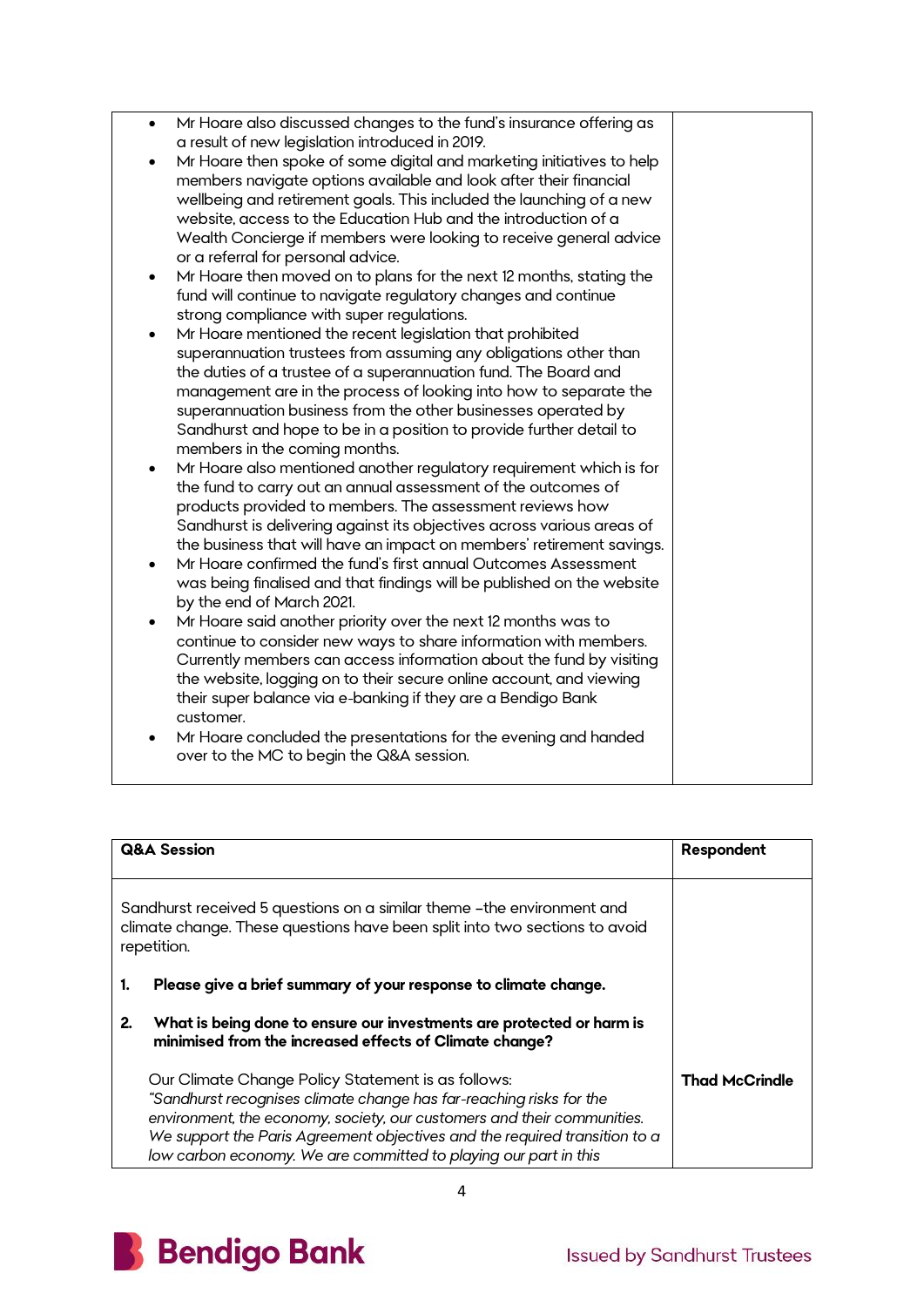|    | transition. We will work, with our parent Bendigo and Adelaide Bank to<br>build climate mitigation and adaption into our business and work to assist<br>our customers and their communities to build climate resilience into their<br>futures".                                                                                                                                                                                                                                                                                                                                                                                                                                                                                                       |                       |
|----|-------------------------------------------------------------------------------------------------------------------------------------------------------------------------------------------------------------------------------------------------------------------------------------------------------------------------------------------------------------------------------------------------------------------------------------------------------------------------------------------------------------------------------------------------------------------------------------------------------------------------------------------------------------------------------------------------------------------------------------------------------|-----------------------|
|    | As an organisation we follow the below principles:<br>a) Reduce our carbon footprint<br>Support our customers<br>b)<br>c) Understand and manage the risks                                                                                                                                                                                                                                                                                                                                                                                                                                                                                                                                                                                             |                       |
|    | d) Be Transparent                                                                                                                                                                                                                                                                                                                                                                                                                                                                                                                                                                                                                                                                                                                                     |                       |
|    | We are reducing our footprint by moving to being carbon neutral in our<br>business operations next year (this incorporates scope 1 and 2 emissions).<br>We support our customers by offering choice. The Bendigo Socially<br>Responsible Growth Fund is available to all members to invest in. This<br>Fund currently applies Environmental, Social and Corporate Governance<br>(ESG) filters to all of its share investments, reducing environmental<br>impacts and filtering out gambling, tobacco, adult entertainment, and<br>controversial weapons.                                                                                                                                                                                              |                       |
|    | We understand and manage the risks via security level ESG processes.<br>We asses our external fund managers ESG processes, consider ESG<br>ratings of companies we are directly investing in and our Index manager<br>runs a stewardship program to engage with and influence for positive<br>change.                                                                                                                                                                                                                                                                                                                                                                                                                                                 |                       |
|    | The stewardship program operated by our Index Manager Vanguard, is<br>focussed on engaging to see companies improve on their weaknesses<br>and risk vulnerabilities. Related to climate change, the engagements<br>involve requesting companies to commit to the Paris Agreement and<br>disclose physical & transition risks, set targets for carbon and progress<br>toward those targets. Where companies are not responsive or they fail to<br>progress then proxies will be voted to see change in the Board, to one<br>that will respond. Really pleasingly in the past 2 years there has been a<br>material increase in Australian companies disclosing Scope 1 & 2<br>emissions and setting carbon reduction or zero net emission target dates. |                       |
|    | As for being transparent, Sandhurst's parent Bendigo and Adelaide Bank<br>has been busy on this front joining the taskforce on climate related<br>financial disclosures, you will receive further communication regarding this<br>via your super fund over the next 12 months.                                                                                                                                                                                                                                                                                                                                                                                                                                                                        |                       |
| З. | What long term strategies are in place to ensure our investments are not<br>contributing to climate change? How are these disclosed?                                                                                                                                                                                                                                                                                                                                                                                                                                                                                                                                                                                                                  |                       |
| 4. | Can you provide data on what percentage of the fund is invested in<br>companies actively undermining the climate goals of the Paris<br>Agreement?                                                                                                                                                                                                                                                                                                                                                                                                                                                                                                                                                                                                     |                       |
| 5. | Which fossil fuels industries does Sandhurst hold investments in?                                                                                                                                                                                                                                                                                                                                                                                                                                                                                                                                                                                                                                                                                     |                       |
|    | Sandhurst has a robust process to oversee the management of the fund<br>and each investment option and this includes an Investment Governance<br>Committee. The Committee monitor and question the investment team<br>ensuring that amongst other risks, climate risk is being addressed.                                                                                                                                                                                                                                                                                                                                                                                                                                                             | <b>Thad McCrindle</b> |

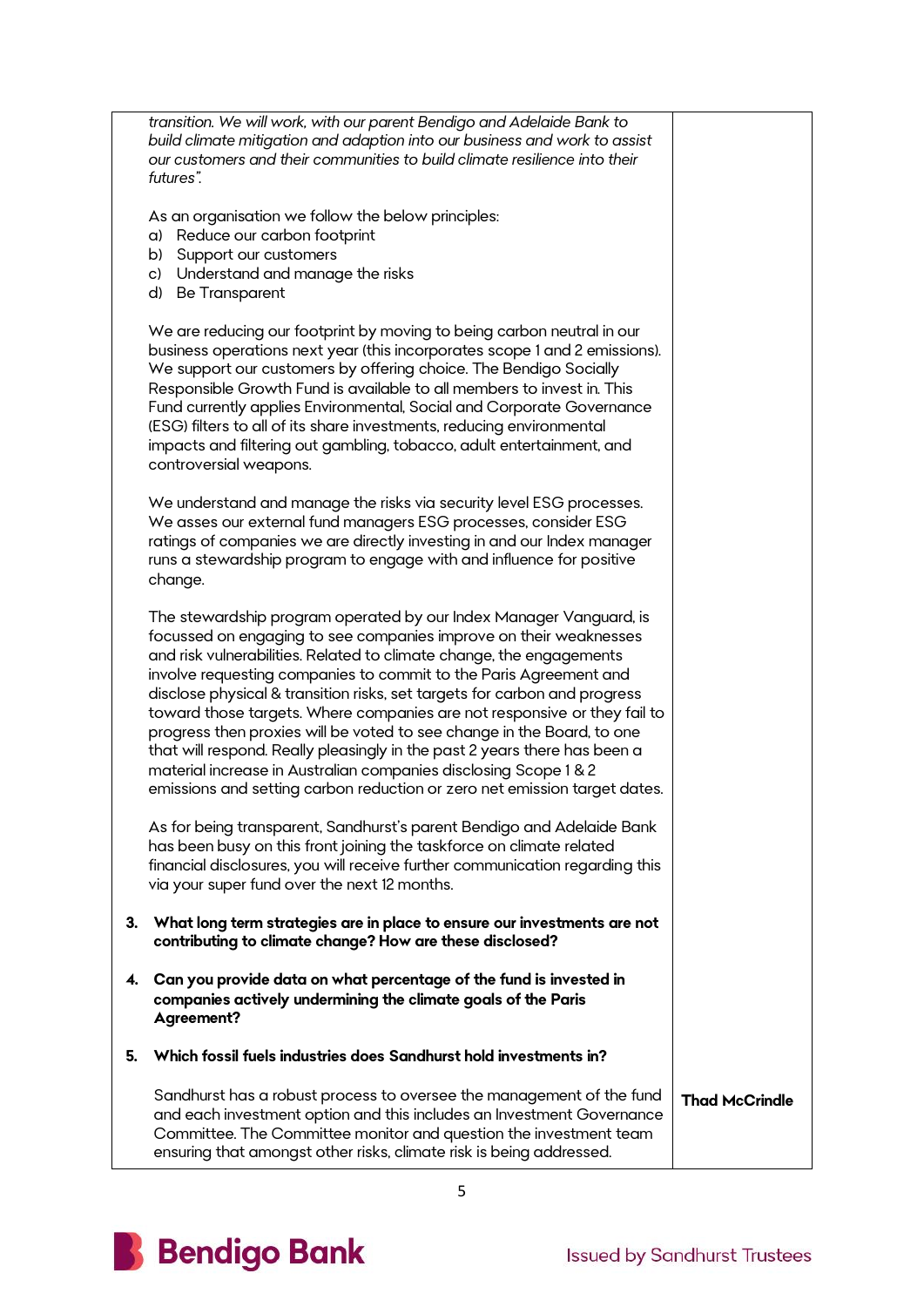|    | There are different ways we manage climate risks for different products.<br>For the Bendigo Socially Responsible Growth Fund there are filters in<br>place on the holdings, resulting in the shares having 45% less carbon<br>intensity than the index. This investment is in essence operating ready for<br>a lower carbon emission world.<br>In the Index funds, last financial year as part of the fund's stewardship<br>program there was engagement with 250 of the highest carbon intensity<br>listed companies in the world. These companies were told that climate<br>change and carbon risk are Board risks, and they were asked how they<br>are addressing this risk. Companies who do not respond over the<br>coming year will see action taken against them.<br>Across Bendigo Super, there is exposure to over 15,000 securities -<br>pleasingly many of these companies are acting to disclose and target<br>lower or zero emissions over varying timeframes.<br>The relevant holdings for Bendigo Super are:<br>Oil & Gas industry:1.64% of assets<br>Coal producers: < 0.01% of assets |                       |
|----|--------------------------------------------------------------------------------------------------------------------------------------------------------------------------------------------------------------------------------------------------------------------------------------------------------------------------------------------------------------------------------------------------------------------------------------------------------------------------------------------------------------------------------------------------------------------------------------------------------------------------------------------------------------------------------------------------------------------------------------------------------------------------------------------------------------------------------------------------------------------------------------------------------------------------------------------------------------------------------------------------------------------------------------------------------------------------------------------------------|-----------------------|
| 6. | Why was my income reduced by 50% and how long will that reduction<br>last?                                                                                                                                                                                                                                                                                                                                                                                                                                                                                                                                                                                                                                                                                                                                                                                                                                                                                                                                                                                                                             |                       |
|    | In response to the COVID-19 crisis, the government reduced the<br>minimum annual payment amounts for superannuation pensions to help<br>retirees manage the impact of volatile financial markets on their<br>retirement savings.                                                                                                                                                                                                                                                                                                                                                                                                                                                                                                                                                                                                                                                                                                                                                                                                                                                                       | <b>Justin Hoare</b>   |
|    | Sandhurst wrote to its pension members in May last year to let them<br>know that from 1 July 2020, members who elected to receive the<br>minimum payment for the 2020-21 financial year will have their payment<br>reduced to the new temporary minimum. This reduced minimum rate will<br>apply until 30 June 2021. Members can also increase their pension<br>payments at any time by completing the Change of Details Form on our<br>website.                                                                                                                                                                                                                                                                                                                                                                                                                                                                                                                                                                                                                                                       |                       |
| 7. | I'm curious as to Sandhurst being listed as one of the underperforming<br>funds on the Government super fund website. I would like to know where<br>it now sits on this competitive site.                                                                                                                                                                                                                                                                                                                                                                                                                                                                                                                                                                                                                                                                                                                                                                                                                                                                                                              |                       |
|    | We believe this member is referring to the APRA MySuper Heat Map<br>results. The Heat Map shows that after all fees, our MySuper outcomes<br>are close to our competitor's average results. It also shows our returns<br>are close to an index-based benchmark. The APRA performance heat<br>maps have also only been published once with data to 30 June 2019.<br>Most of our investment options have fully recovered the negative returns<br>of February and March 2020.                                                                                                                                                                                                                                                                                                                                                                                                                                                                                                                                                                                                                             | <b>Thad McCrindle</b> |
|    | Furthermore, the Heat Map relates to the default MySuper investment<br>option and not to members who are making their own choice. At this<br>stage, there is no government published comparison data for choice<br>options, however when we look at Morningstar who compares<br>superannuation choice options, we see our suite of funds performing<br>better than average over the longer time periods.                                                                                                                                                                                                                                                                                                                                                                                                                                                                                                                                                                                                                                                                                               |                       |

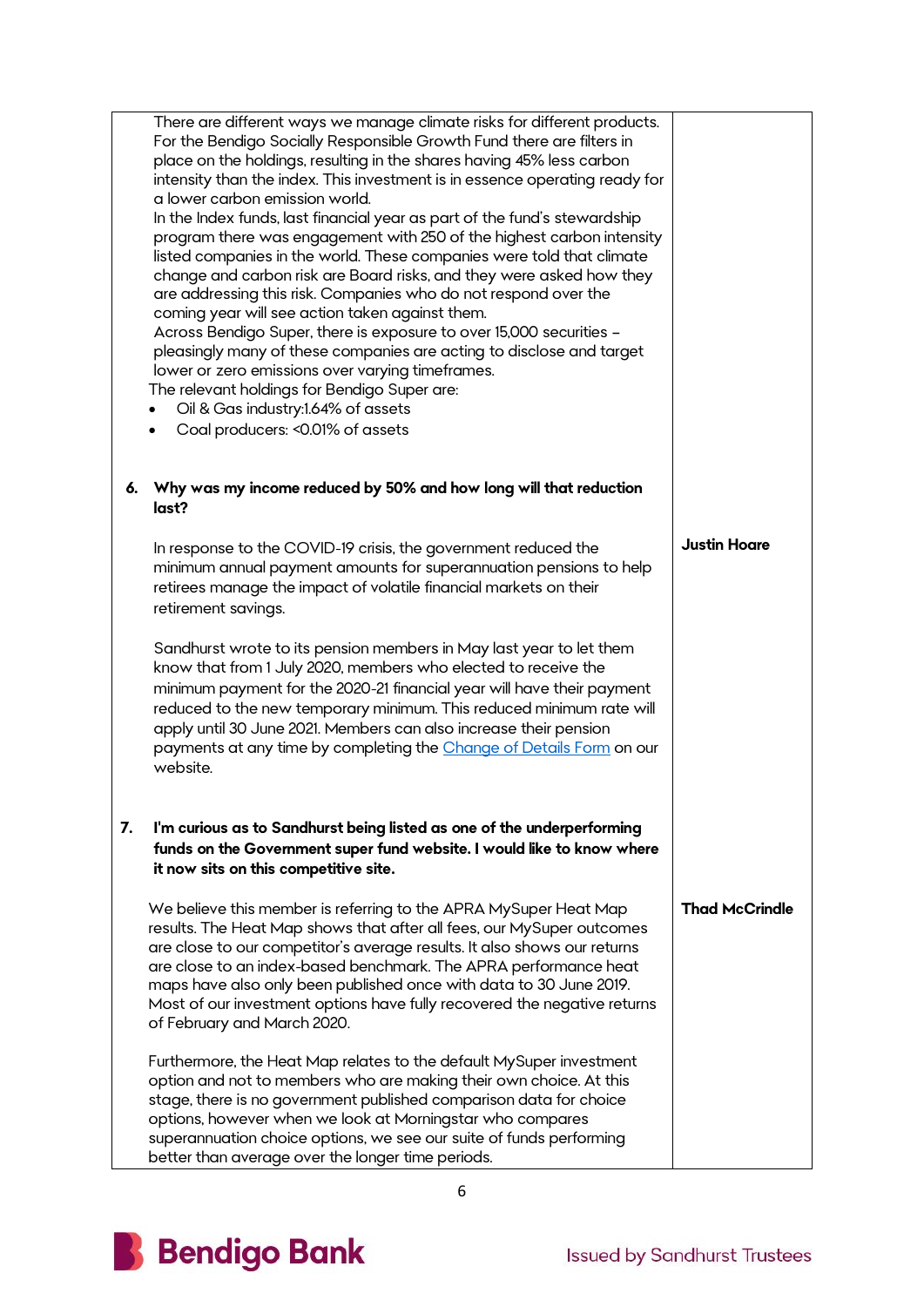|    | For example, in the 5 years to 30 June 2020 the Growth Index Option<br>outperformed the Morningstar Growth Superannuation peer group<br>average by 1.6% p.a.                                                                                                                                                                                                                                          |                       |
|----|-------------------------------------------------------------------------------------------------------------------------------------------------------------------------------------------------------------------------------------------------------------------------------------------------------------------------------------------------------------------------------------------------------|-----------------------|
| 8. | Is there any consideration for a fixed amount or a capped percentage of<br>a portfolio to be used to invest in Crypto currencies?                                                                                                                                                                                                                                                                     |                       |
|    | We have investigated these assets but struggle to develop risk and<br>return models for them and believe their value is only a function of<br>current supply and demand, somewhat different to a commodity and a<br>currency. Crypto assets have grown in popularity since their invention<br>with Bitcoin in 2009. Some of them have appreciated materially and<br>many have depreciated materially. | <b>Thad McCrindle</b> |
|    | At this point we don't see them as an appropriate long-term investment<br>given their low liquidity, extremely high volatility, uncertain regulatory<br>outlook, and the challenges with safe custody. We know some short-<br>term trading hedge funds use Bitcoin and Ethereum and so it is possible<br>our wholesale investment options will have short term trading exposure<br>to this.           |                       |
| 9. | I don't have a financial adviser; can you explain what fees I pay in super<br>and how they compare to other funds?                                                                                                                                                                                                                                                                                    |                       |
|    | Fees and costs can vary for different members. The fees you pay are<br>influenced by whether you are a member of Bendigo SmartStart Super<br>or Bendigo SmartStart Pension, your super balance, and the investment<br>options selected.                                                                                                                                                               | <b>Justin Hoare</b>   |
|    | In Bendigo SmartStart Super, there is a fixed fee of \$98 per annum plus<br>an investment fee which varies from 0.39% p.a. to 1.28% p.a. depending<br>on the investment option you selected.                                                                                                                                                                                                          |                       |
|    | If you are a Bendigo SmartStart Pension member, there is a fixed fee of<br>\$98 per annum as well as a percentage-based fee of 0.20% of your<br>account balance, plus any investment fees.                                                                                                                                                                                                            |                       |
|    | We continually monitor our fees, and we are pleased to be regarded by<br>leading publications such as SuperRatings as one of the lowest fee<br>super products as at 30 June 2020.                                                                                                                                                                                                                     |                       |
|    | If we do determine that it is appropriate to amend any of our fees, then<br>we will provide you with clear and advance notice.                                                                                                                                                                                                                                                                        |                       |
|    | 10. Why was life insurance automatically added to my account when I<br>joined?                                                                                                                                                                                                                                                                                                                        |                       |
|    | Superannuation trustees are required by law to provide permanent<br>incapacity and death benefits to members automatically by taking out<br>insurance.                                                                                                                                                                                                                                                | <b>Justin Hoare</b>   |
|    | These laws were recently modified in the 'Protecting Your Super'<br>legislation, so automatic life insurance can now only be provided to                                                                                                                                                                                                                                                              |                       |